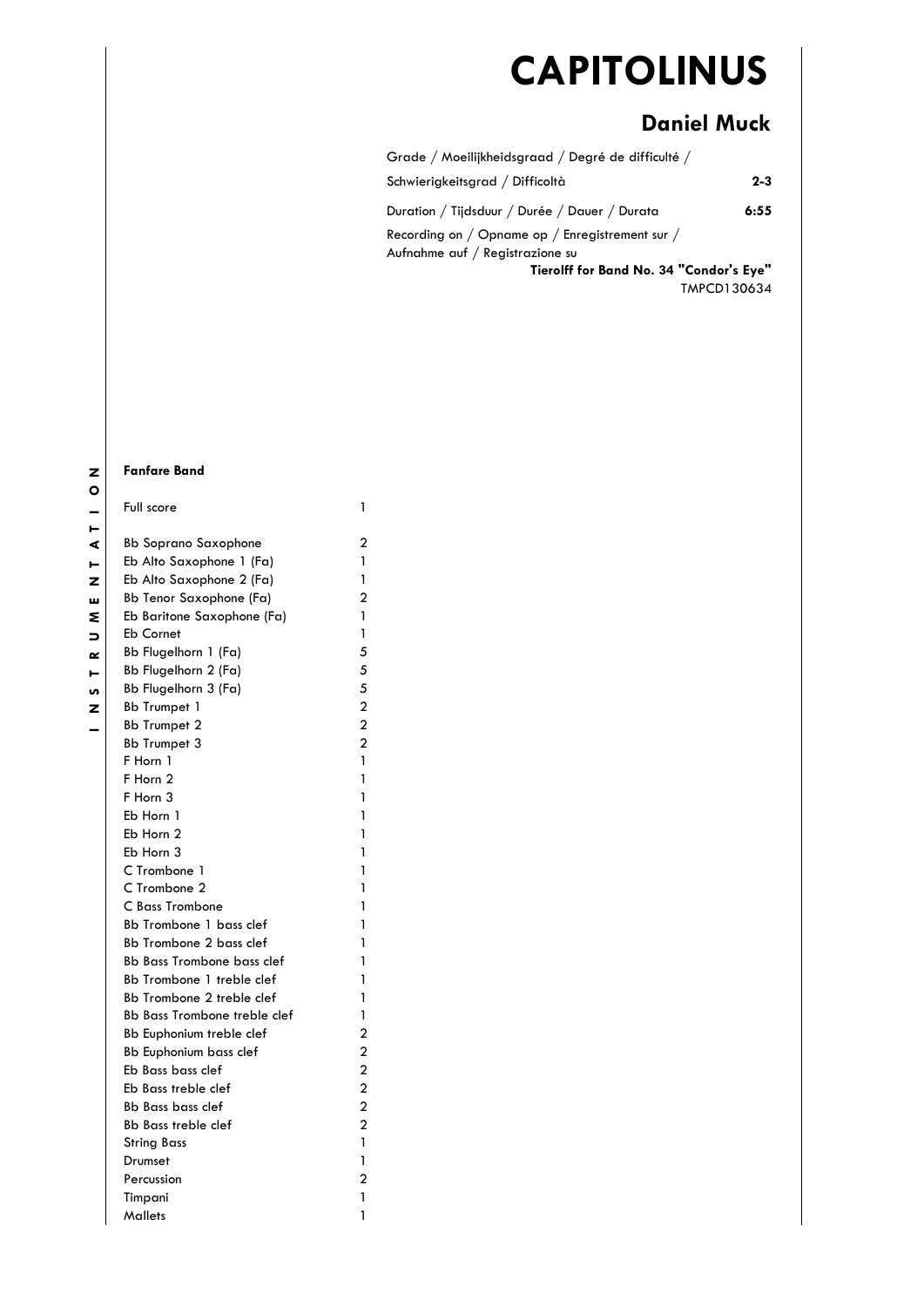#### **CAPITOLINUS**

English:

*Capitolinus* - The Rescue of the Capitol (387 BC): Though there is tranquillity and peace in Rome, Gallic troops are approaching and plan to take the capitol. Apart from soldiers protecting the city, many geese--sacred to the goddess Juno--roam the city's outskirts. According to tradition, the Galileans try to storm the capitol by night, but before the first one was even close, the holy geese of Juno shriek so loudly that all Romans awake immediately and are therefore able to save their city.

#### Nederlands:

Capitolinus – de Redding van het Capitool (387 v. Chr.). Aanvankelijk heerst er nog rust en vrede in Rome, maar Gallische troepen naderen en willen het Capitool binnendringen. Naast de soldaten was er ook nog een kudde ganzen, gewijd aan de godin Juno. Volgens de overlevering probeerden de Galliërs het Capitool 's nachts te bestormen, maar nog voor de eerste Galliër de heuvel kon beklimmen, schreeuwden de heilige ganzen van Juno zo hard dat alle Romeinen meteen gewekt werden en zo het Capitool konden redden.

#### Deutsch:

Capitolinus - die Rettung des Kapitols (387 BC). Zu Beginn herrscht noch Ruhe und Frieden in Rom, doch gallische Truppen nähern sich und wollen bis zum Kapitol vordringen. Neben den Soldaten waren auch noch eine Schar von Gänsen dort, da diese der Göttin Juno heilig waren.

Der Überlieferung nach versuchten die Gallier das Kapitol bei Nacht zu stürmen, doch bevor es der erste Gallier noch besteigen konnte, schrien die heiligen Gänse Junos so laut dass alle Römer sofort wach wurden und somit das Kapitol retteten.

#### Francais:

Capitolinus – la préservation du Capitole (387 avant Jésus-Christ). Au début le calme et la paix règnent encore à Rome, mais les armées gauloises s'approchent et veulent pénétrer dans la ville jusqu'au Capitole. Hormis les soldats, une troupe d'oies vouées à la déesse Juno, se trouvaient également sur le Capitole. Selon la légende les Gaulois tentèrent d'assaillir le Capitole durant la nuit, mais avant que le premier Gaulois n'atteigne le sommet, les oies sacrées de Juno cacardèrent si fort que les Romains furent réveillés et sauvèrent le Capitole.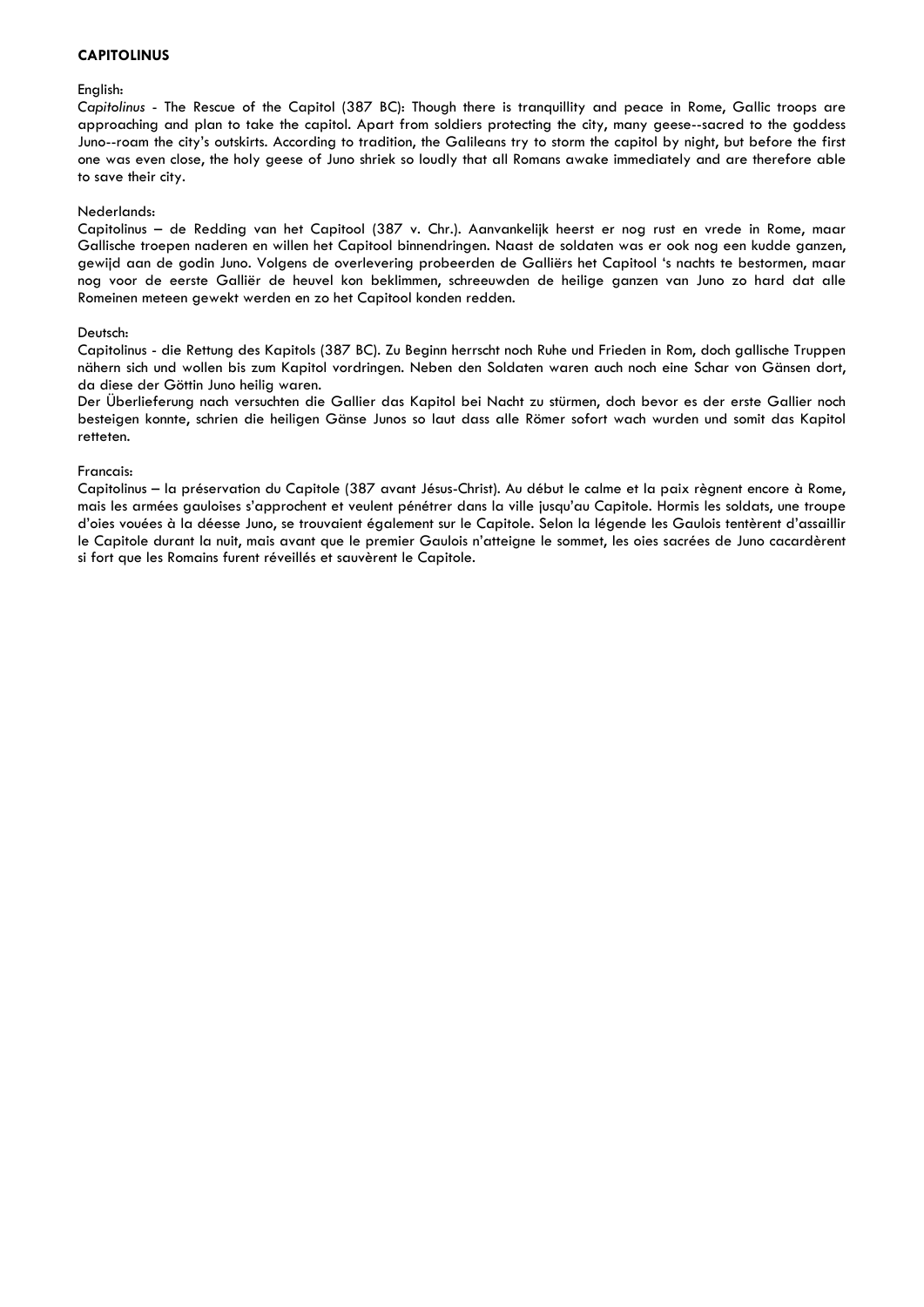#### **DANIEL MUCK**

English:

Daniel Muck, born in Vienna in 1990, began his musical education at Music School in Staatz in Violin, Double Bass, Euphonium and Percussion. In June 2010 he graduated from Music High School Vienna and concluded his studies at University of Music and performing Arts Vienna with Magister artium degree in March 2015. The young man is also in formations like the Vienna Singverein or CosmopolyTango. For 8 years he was conductor of the Youth Wind Orchestra in Staatz, since 2014 he is conductor of the Symphonic Youth Wind Orchestra Vienna and since 2015 conductor of the Symphonic Youth Orchestra of Music School Vienna Leopoldstadt. In summer 2009 he was commissioned to compose for and to conduct the Austrian Brass Band at the Classic Festival in Kirchstetten and was also commissioned as composer and conductor for the Brno Philharmonic Orchestra at the same festival in July 2013. Muck has already composed works for the Vienna Trombone Ensemble, a trombone concert for Wolfgang Strasser (Vienna State Opera), a bass-trombone concert for Mark Gaal (Vienna Philharmonics) and is also arranger of Phil Blech Wien. His teachers were Jan Van der Roost, Reinhard Süss, Peter Wolf,



Wolfram Wagner, Thomas Ludescher and Pete McGuinness. He got also three composition prices from the Austrian Composers' Association, two commissions and one recognition Award of the government of Lower Austria and the second Price of the Dr. Ernst Koref Foundation. His works were already performed at Wiener Musikverein, Porgy & Bess, Wiener Konzerthaus, Brucknerhaus Linz and Carnegie Hall New York. Performances as a musician and choir-singer with conductors such as Riccardo Muti, Simon Rattle, Heinrich Schiff, Franz Welser-Möst and Rafael Frühbeck de Burgos. In October 2012 Daniel Muck was sub-conductor of the Vienna Jeunesse Orchestra. Furthermore Muck won the Respighi Prize 2013 of the Chamber Orchestra of New York. In July 2014 he was GuestConductor of the Youth Orchestra of Central Jersey and got the Special Award of the Busan Maru International Music Festival in South Korea in the ensuing autumn. In December 2014 he made his debut at Carnegie Hall in New York and in January 2015 he won the Brazosport Original Composition Contest in Texas. In 2016 Daniel Muck was awarded as a winner at Strauß Contest "BePhilharmonic" (Vienna Philharmonics).

#### Nederlands:

Daniel Muck werd geboren in Wenen in 1990 en begon zijn muzikale loopbaan bij de muziekschool in Staatz. Hij studeerde viool, contrabas euphonium en slagwerk. In 2010 studeerde hij af aan het conservatorium in Wenen. Hij studeerde verder en behaalde ook zijn master uitvoerend musicus aan de Universiteit of Music and Performing arts in Wenen in 2015. Muck is lid van enkele muziekverenigingen zoals de zangvereniging CosmopolyTango. Hij is 8 jaar de dirigent geweest van het jeugdorkest van Staatz en sinds 2014 is hij dirigent van het Symphonic Youth Wind Orchestra Vienna. Sinds 2015 dirigeert hij ook het Symphonic Youth Orchestra van de Music School Vienna Leopoldstadt. In de zomer van 2009 kreeg hij de opdracht van de Austrian Brass Band (Oostenrijkse Brass Band) om voor het Classic Festival in Kirchstetten een werk te schrijven en te dirigeren. Hij kreeg voor hetzelfde festival in 2013 wederom de opdracht om voor het Brno Philharmonic Orchestra een werk te schrijven en dirigeren. Muck heeft werken in opdracht geschreven voor het Vienna Trombone Ensemble, een trombone concert voor Wolfgang Strasse van het Vienna State Opera orkest, een bass trombone concert voor Mark Gaal van de Vienna Philharmonics en hij is een van de vaste arrangeurs van de Phil Blech Wien. Zijn docenten waren Jan Van de Roost, Reinhard Süss, Peter Wolf, Wolfram Wagner, Thomas Ludescher en Pete McGuinness. Hij heeft 3 compositieopdrachten gewonnen van de Austrian Composers' Association, twee opdrachten en een erkennings award van de regering van Neder Oostenrijkse regering en de tweede prijs van de Dr. Ernst Koref Foundation. Zijn werken zijn al uitgevoerd in de Wiener Musikverein, Porgy & Bess, Wiener Konzerthaus, Brucknerhaus Linz en in de Carnegie Hall in New York. Als muzikant speelde hij onder andere onder Riccardo Muti, Simon Rattle, Heinrich Schiff, Franz Welser-Möst en Rafael Frühbeck de Burgos. In oktober 2012 was Muck onder dirigent van het Vienna Jeunesse Orchestra. Verder won Muck de Respighi Prize 2013 van het Chamber Orchestra van New York. In Juli 2014 was hij gastdirigent van het Youth Orchestra of Central Jersey en won hij de speciale prijs van de Busan Maru International Festival in Zuid Korea. In 2014 maakte hij zijn debuut in de Carnegie Hall in New York en in januari 2015 won hij de Brazosport Original Composition Contest in Texas. In 2016 werd Muck winnaar bij de Strauß Contest "BePhilharmonic" (Vienna Philharmonics).

#### Deutsch:

Daniel Muck, 1990 in Wien geboren, begann seine musikalische Ausbildung an der Musikschule Staatz in Violine, Kontrabass, Tenorhorn und Schlagwerk. Im Juni 2010 absolvierte er das Musikgymnasium Wien und schloss im März 2015 sein Studium an der Universität für Musik und darstellende Kunst Wien mit dem Magister artium ab. Neben den Formationen, wie dem Wiener Singverein oder CosmopolyTango, war der junge Mann 8 Jahre lang Kapellmeister der Jugendkapelle Staatz, ist seit 2014 Dirigent des Sinfonischen Jugendblasorchester Wien und seit 2015 Dirigent des Jugendsinfonieorchester der Musikschule Wien Leopoldstadt. Im Sommer 2009 war er als Auftragskomponist und Gastdirigent mit der Austrian Brass Band beim Klassikfestival auf Schloss Kirchstetten tätig und brachte dort im Juli 2013 gemeinsam mit dem Brno Philharmonic Orchestra seine Symphonie Nr.1 "Limes" zur Uraufführung. Muck komponierte auch schon Werke für das Wiener Posaunen Ensemble, ein Posaunenkonzert für Wolfgang Strasser (Wiener Staatsoper), ein Bassposaunenkonzert für Mark Gaal (Wiener Philharmoniker) und ist u.a. Arrangeur für Phil Blech Wien. Seine bisherigen Kompositions- und Dirigierkenntnisse erhielt er u. a. durch Jan Van der Roost, Reinhard Süss, Peter Wolf, Wolfram Wagner, Thomas Ludescher und Pete McGuinness. Außerdem erzielte er bis jetzt drei Kompositionspreise durch den österreichischen Komponistenbund, zwei Kompositionsaufträge und einen Anerkennungspreis des Landes Niederösterreich und den 2. Preis beim Dr. Ernst KorefKompositionswettbewerb. Seine Werke wurden u.a. im Wiener Musikverein, im Porgy & Bess, im Wiener Konzerthaus, im Brucknerhaus Linz und in der Carnegie Hall New York gespielt. Aufführungen als Musiker und Chor-Sänger unter Dirigenten wie Riccardo Muti, Simon Rattle, Heinrich Schiff, Franz Welser-Möst und Rafael Frühbeck de Burgos. Im Oktober 2012 war Daniel Muck als Sub-Dirigent des Wiener Jeunesse Orchesters tätig. Weiters erhielt Muck den Respighi Prize 2013 vom Chamber Orchestra of New York. Im Juli 2014 war er Gast-Dirigent beim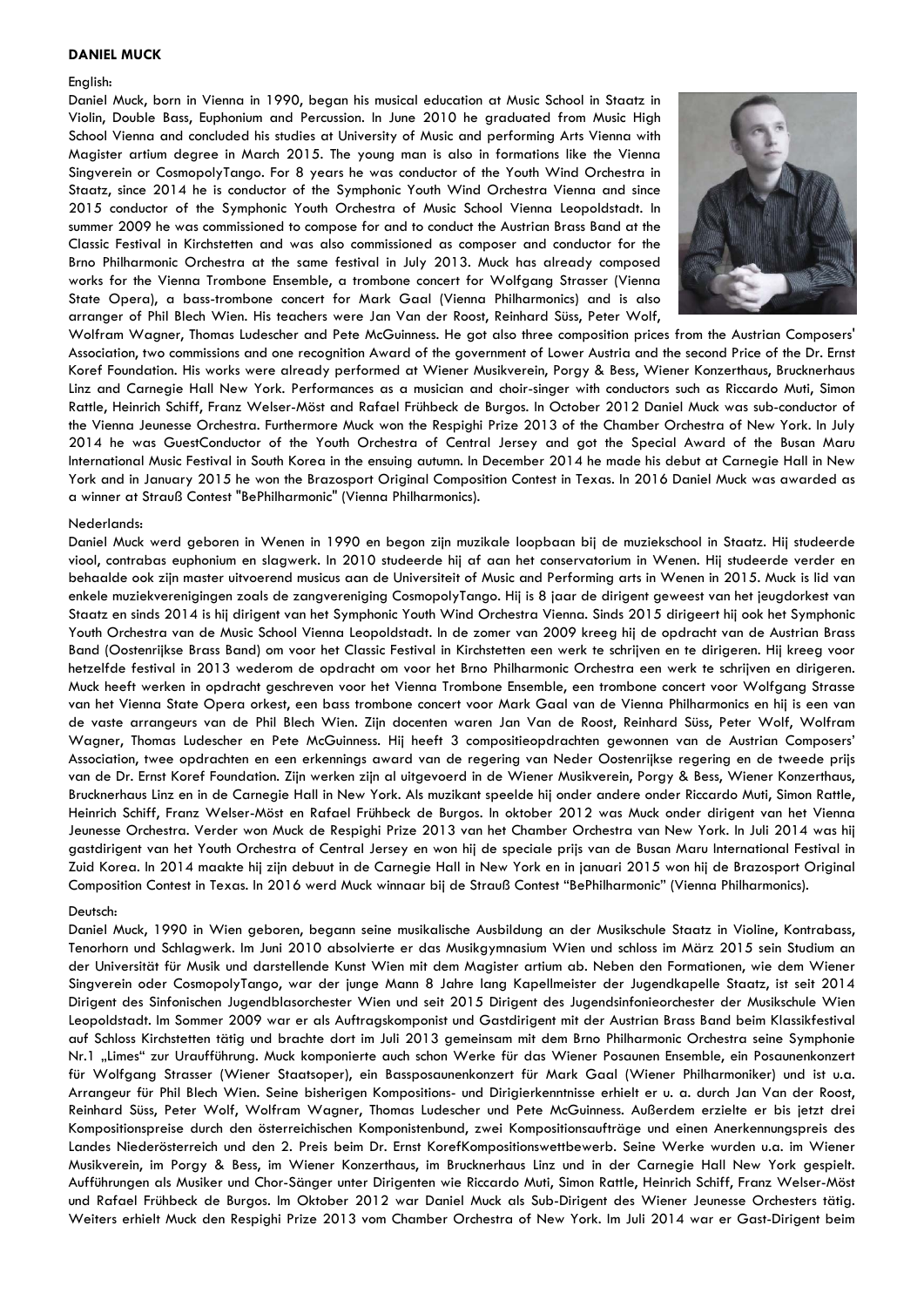Youth Orchestra of Central Jersey und erhielt im darauffolgenden Herbst den Sonderpreis beim internationalen Busan Maru Musikfestival in Südkorea. Im Dezember 2014 feierte er sein Debüt in der Carnegie Hall New York und gewann im Jänner 2015 den Brazosport Original Composition Contest in Texas. 2016 wurde Daniel Muck beim Strauß Contest "BePhilharmonic" (Wiener Philharmoniker) als Preisträger prämiert.

#### Français:

Daniel Muck est né à Vienne en 1990 et débute sa carrière musicale à l'école de musique de Staatz. Il étudie le violon, la contrebasse, l'euphonium et la percussion et termine ses études au Conservatoire de Vienne en 2010. Il continue ses études et obtient un Master de musicien à l'université « University for Music and Performing Arts » à Vienne en 2015. Muck est membre de plusieurs sociétés musicales dont la chorale CosmopolyTango. Durant huit ans il a dirigé l'orchestre de jeunes de Staatz et depuis 2014 il dirige le Symphonic Youth Wind Orchestra Vienna. Depuis 2015 il dirige également le Symphonic Youth Orchestra de l'école de musique de Leopoldstadt à Vienne. Durant l'été 2009 il a reçu une commande de l'Austrian Brass Band (Brass band autrichien) pour une écrire et diriger une œuvre pour le « Classic Festival » à Kirchstetten. Pour ce même festival il reçoit en 2013 une autre commande cette fois-ci de l'Orchestre Philharmonique de Brno. Muck a écrit des pièces pour l'Ensemble de Trombones de Vienne, un Concerto pour Trombone pour Wolfgang Strasse de l'Orchestre de l'Opéra d'État de Vienne, un Concerto pour Trombone Basse pour Mark Gaal de la Philharmonie de Vienne et il est un des arrangeurs attitré de l'ensemble Phil Blech. Il a étudié avec Jan Van de Roost, Reinhard Süss, Peter Wolf, Wolfram Wagner, Thomas Ludescher et Pete McGuinness. Il a gagné trois commandes de composition de l'Association de Compositeurs Autrichiens, deux commandes et un prix de mérite du gouvernement de la Basse Autriche, ainsi que le deuxième prix de la Fondation Dr. Ernst Koref. Ses compositions ont été jouées au Wiener Musikverein, le Wiener Konzerthaus, le Brucknerhaus à Linz et le Carnegie Hall à New York. Il a joué sous la baguette de Riccardo Muti, Simon Rattle, Heinrich Schiff, Franz Welser-Möst et Rafael Frühbeck de Burgos. En octobre 2012 Muck a été nommé chef adjoint de l'Orchestre de Jeunes de Vienne. Toujours en 2013 il a gagné le Prix Respighi du New York Chamber Orchestra et en 2014 il a été chef invité du Youth Orchestra of Central Jersey et il a gagné le prix spécial du Busan Maru International Festival en Corée du Sud. Également en 2014n il a fait ses débuts au Carnegie Hall de New York et en janvier 2015 il a remporté le concours de composition Brazosport Original Composition Contest au Texas. En 2016 Muck a gagné le Concours Strauß de l'Orchestre Philharmonique de Vienne.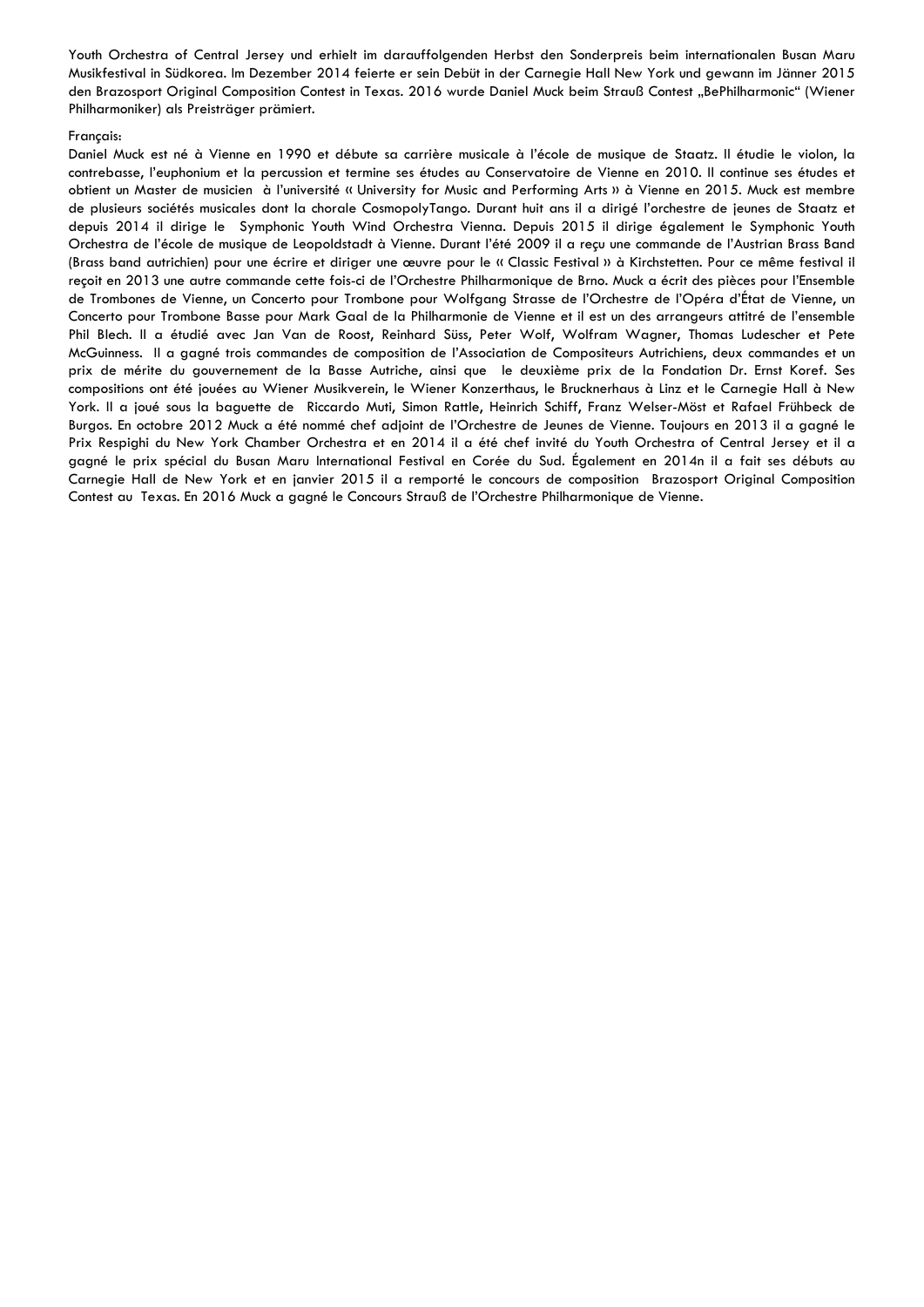

## **CAPITOLINUS**

**Daniel Muck**

© Worldcopyright by TIEROLFF Muziekcentrale, Roosendaal - Nederland.

All rights reserved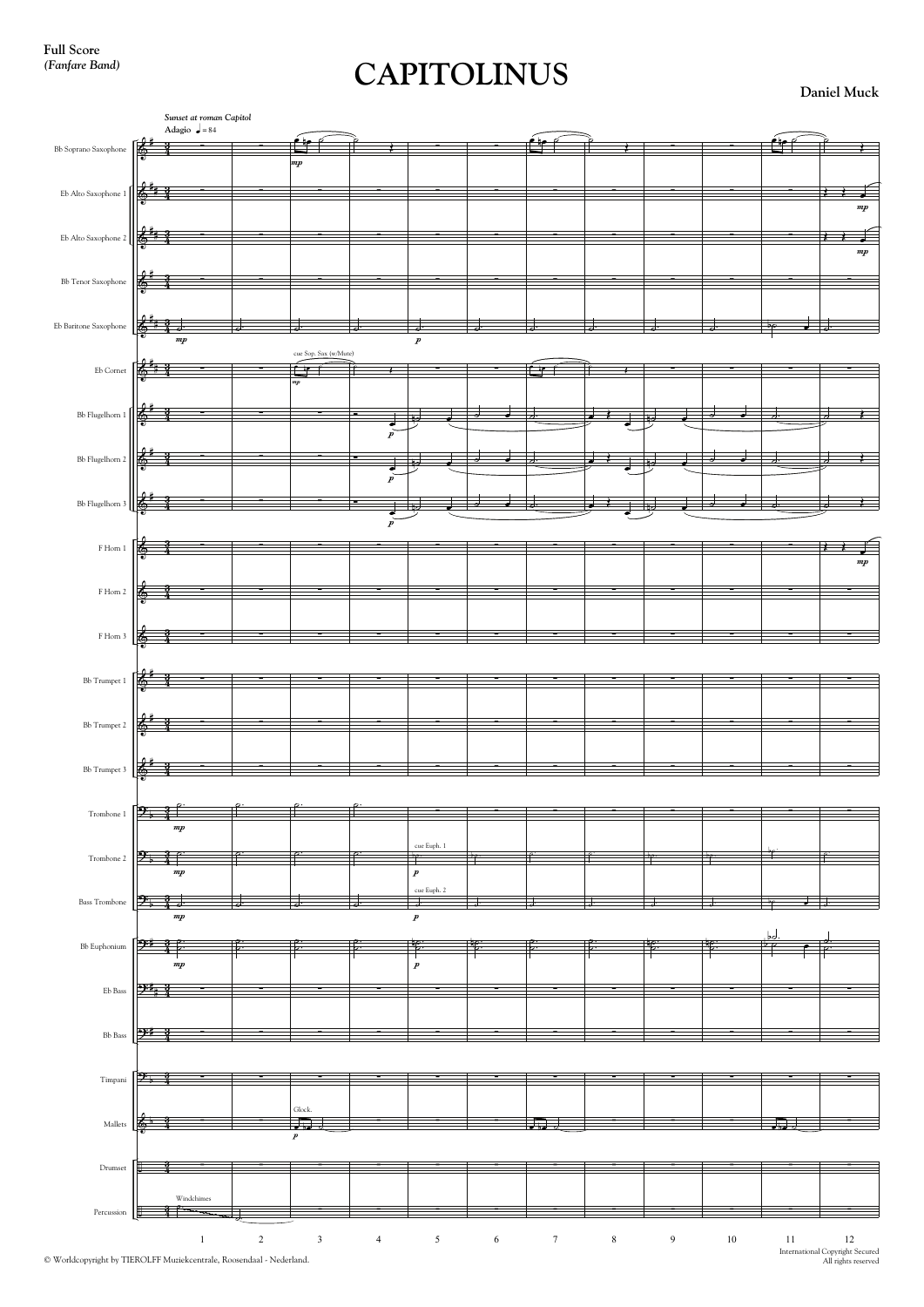

 $-2-$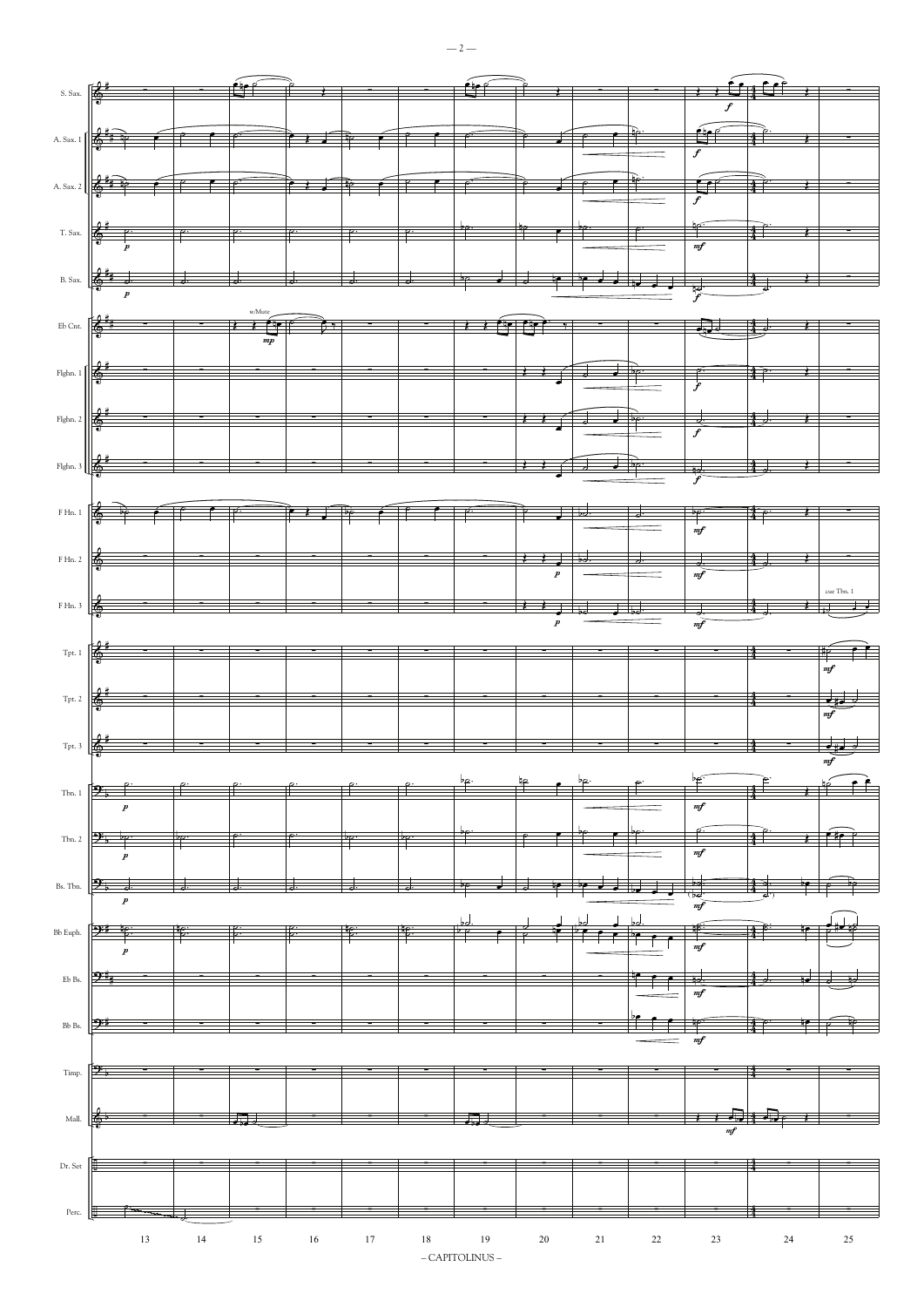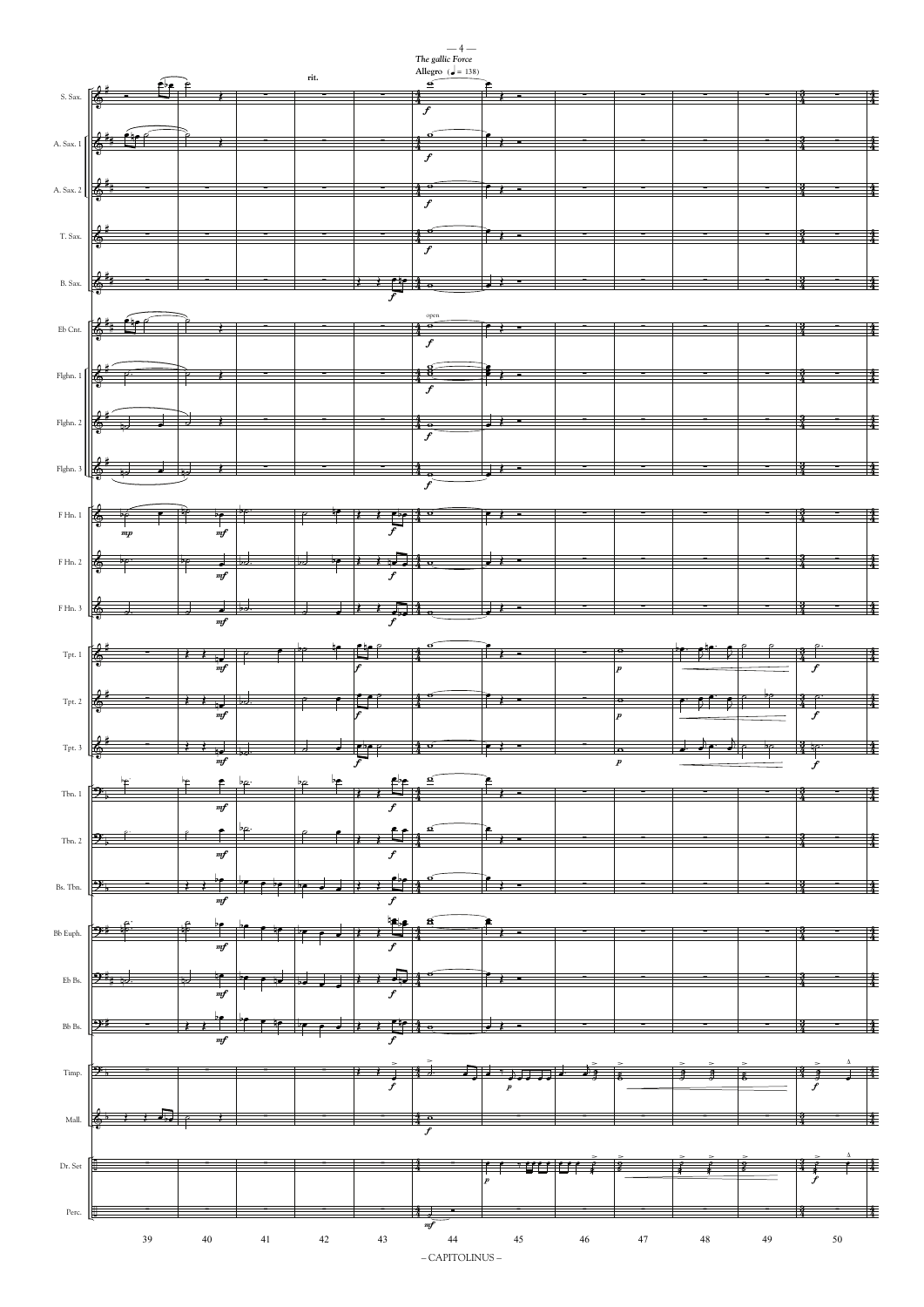|                 |                          | stamp w/feet                                                                             |                       |                                                                                                               |                                        |                       |                                  |                                           | 60                            |                          |                                         |
|-----------------|--------------------------|------------------------------------------------------------------------------------------|-----------------------|---------------------------------------------------------------------------------------------------------------|----------------------------------------|-----------------------|----------------------------------|-------------------------------------------|-------------------------------|--------------------------|-----------------------------------------|
| S. Sax.         |                          |                                                                                          |                       |                                                                                                               |                                        |                       |                                  |                                           |                               |                          |                                         |
|                 |                          | left right left right                                                                    | left right left right | left right left right                                                                                         | left right left right                  | left right left right |                                  |                                           |                               |                          |                                         |
|                 |                          |                                                                                          |                       |                                                                                                               |                                        |                       |                                  |                                           |                               |                          |                                         |
|                 |                          | stamp w/feet                                                                             |                       |                                                                                                               |                                        |                       |                                  |                                           |                               |                          |                                         |
| A. Sax. 1       |                          | ∗                                                                                        |                       |                                                                                                               |                                        |                       |                                  |                                           |                               |                          |                                         |
|                 |                          | left right left right                                                                    | left right left right | left right left right                                                                                         | left right left right                  | left right left right |                                  |                                           |                               |                          |                                         |
|                 |                          | stamp w/feet                                                                             |                       |                                                                                                               |                                        |                       |                                  |                                           |                               |                          |                                         |
| A. Sax. 2       |                          |                                                                                          |                       |                                                                                                               |                                        |                       |                                  |                                           |                               |                          |                                         |
|                 |                          |                                                                                          |                       |                                                                                                               |                                        |                       |                                  |                                           |                               |                          |                                         |
|                 |                          | left right left right                                                                    | left right left right | left right left right                                                                                         | left right left right                  | left right left right |                                  |                                           |                               |                          |                                         |
|                 |                          | stamp w/feet                                                                             |                       |                                                                                                               |                                        |                       |                                  |                                           |                               |                          |                                         |
| T. Sax.         | $\hat{\mathbb{P}}$       |                                                                                          |                       |                                                                                                               |                                        |                       |                                  |                                           |                               |                          |                                         |
|                 |                          | left right left right                                                                    | left right left right | left right left right                                                                                         | left right left right                  | left right left right |                                  |                                           |                               |                          |                                         |
|                 |                          |                                                                                          |                       |                                                                                                               |                                        |                       |                                  |                                           |                               |                          |                                         |
| B. Sax.         |                          |                                                                                          |                       |                                                                                                               |                                        |                       |                                  |                                           |                               |                          |                                         |
|                 |                          |                                                                                          |                       |                                                                                                               |                                        |                       |                                  | ے‡                                        |                               |                          |                                         |
|                 |                          |                                                                                          |                       |                                                                                                               |                                        |                       |                                  |                                           |                               |                          |                                         |
|                 |                          | stamp w/feet                                                                             |                       |                                                                                                               |                                        |                       |                                  |                                           |                               |                          |                                         |
| Eb Cnt.         |                          |                                                                                          |                       |                                                                                                               |                                        |                       |                                  |                                           |                               |                          |                                         |
|                 |                          | left right left right                                                                    | left right left right | left right left right                                                                                         | left right left right                  | left right left right |                                  |                                           |                               |                          |                                         |
|                 |                          | stamp w/feet                                                                             |                       |                                                                                                               |                                        |                       |                                  |                                           |                               |                          |                                         |
| Flghn. 1        |                          |                                                                                          |                       |                                                                                                               |                                        |                       |                                  | ₹                                         | $\overline{\phantom{a}}$<br>ß | $\overline{\phantom{a}}$ |                                         |
|                 |                          | $\operatorname{left}\nolimits\hspace{1mm}$ right $\operatorname{left}\hspace{1mm}$ right | left right left right | left right left right                                                                                         | left right left right                  |                       |                                  |                                           |                               |                          |                                         |
|                 |                          | stamp $\ensuremath{\text{w/feet}}$                                                       |                       |                                                                                                               |                                        |                       |                                  |                                           |                               |                          |                                         |
| Flghn. 2        |                          |                                                                                          |                       |                                                                                                               |                                        |                       |                                  |                                           |                               |                          |                                         |
|                 |                          |                                                                                          |                       |                                                                                                               |                                        |                       |                                  |                                           |                               |                          |                                         |
|                 |                          | left right left right                                                                    | left right left right | left right left right                                                                                         | left right left right                  | left right left right |                                  |                                           |                               |                          |                                         |
|                 |                          | stamp w/feet                                                                             |                       |                                                                                                               |                                        |                       |                                  |                                           |                               |                          |                                         |
| Flghn. 3        | る                        |                                                                                          |                       |                                                                                                               |                                        |                       |                                  |                                           |                               |                          |                                         |
|                 |                          |                                                                                          |                       | left right left right left right left right left right left right left right left right left right left right |                                        |                       |                                  |                                           |                               |                          |                                         |
|                 |                          | stamp w/feet                                                                             |                       |                                                                                                               |                                        |                       |                                  |                                           |                               |                          | cue Tbn. 1                              |
| F Hn. 1         | <b>45</b>                |                                                                                          |                       |                                                                                                               | <u>y p y p y p y p y p y p y p y p</u> |                       | $\overline{\bullet}$             | $\overline{\phantom{a}}$<br>$\rightarrow$ | $\overline{\mathcal{L}}$<br>≁ | $\overline{\phantom{0}}$ | <del>م <sup>ب</sup> م م م ب</del> م م ا |
|                 |                          | $\operatorname{\sf left}\,$ right $\operatorname{\sf left}\,$ right                      | left right left right |                                                                                                               |                                        |                       |                                  |                                           |                               |                          | $\boldsymbol{m}$                        |
|                 |                          | stamp w/feet                                                                             |                       |                                                                                                               |                                        |                       |                                  |                                           |                               |                          | cue Tbn. 2                              |
| ${\rm F}$ Hn. 2 | ₩                        |                                                                                          |                       | <del>х х х х х х х ч ачачачачачачача</del>                                                                    |                                        |                       |                                  | ᅕ                                         |                               |                          |                                         |
|                 | $ \circledast$           |                                                                                          |                       |                                                                                                               |                                        |                       | ÞΘ                               |                                           |                               |                          | $\boldsymbol{m}{\boldsymbol{p}}$        |
|                 |                          | left right left right                                                                    | left right left right |                                                                                                               |                                        |                       |                                  |                                           |                               |                          |                                         |
|                 |                          | stamp w/feet                                                                             |                       |                                                                                                               |                                        |                       |                                  |                                           |                               |                          | cue Bs. Tbn.                            |
| $\rm F$ Hn. 3   | $\circ$<br>$\bullet$     |                                                                                          |                       |                                                                                                               |                                        |                       | $\bullet$                        |                                           |                               |                          | $\overline{\phantom{a}}$                |
|                 |                          | left right left right left right left right                                              |                       |                                                                                                               |                                        |                       |                                  |                                           |                               |                          | $\boldsymbol{m}{\boldsymbol{p}}$        |
|                 |                          | stamp w/feet                                                                             |                       |                                                                                                               |                                        |                       |                                  |                                           |                               |                          |                                         |
| Tpt. 1          |                          |                                                                                          |                       |                                                                                                               |                                        |                       |                                  |                                           |                               |                          | $+$ $\bullet$                           |
|                 | $\overline{\bullet}$     | left right left right                                                                    | left right left right |                                                                                                               |                                        |                       | $\boldsymbol{m}{\boldsymbol{p}}$ |                                           |                               |                          | $\it mf$                                |
|                 |                          | stamp w/feet                                                                             |                       |                                                                                                               |                                        |                       |                                  |                                           |                               |                          |                                         |
| Tpt. 2          |                          |                                                                                          |                       |                                                                                                               |                                        |                       | Þ₽                               |                                           |                               |                          | 9p                                      |
|                 |                          |                                                                                          |                       |                                                                                                               |                                        |                       |                                  |                                           |                               |                          | $\it mf$                                |
|                 |                          | $\operatorname{\sf left}\,$ right $\operatorname{\sf left}\,$ right                      | left right left right |                                                                                                               |                                        |                       | $\sqrt{np}$                      |                                           |                               |                          |                                         |
|                 |                          | stamp w/feet                                                                             |                       |                                                                                                               |                                        |                       |                                  |                                           |                               |                          |                                         |
| Tpt. 3          |                          |                                                                                          |                       |                                                                                                               |                                        |                       |                                  |                                           |                               |                          | $\overline{\phantom{a}}$                |
|                 |                          | left right left right left right left right                                              |                       |                                                                                                               |                                        |                       | $\boldsymbol{m}$                 |                                           |                               |                          | $m\!f$                                  |
|                 |                          |                                                                                          |                       |                                                                                                               |                                        |                       | cue Hn. 1<br>$\bullet$           |                                           |                               | $\mathbf{Q}$             |                                         |
| Tbn. 1          |                          |                                                                                          |                       |                                                                                                               |                                        |                       |                                  |                                           |                               |                          |                                         |
|                 |                          |                                                                                          |                       |                                                                                                               |                                        |                       |                                  |                                           |                               |                          | $\boldsymbol{m}$                        |
|                 |                          |                                                                                          |                       |                                                                                                               |                                        |                       | cue Hn. 2                        |                                           |                               |                          |                                         |
| Tbn. 2          |                          |                                                                                          |                       |                                                                                                               |                                        |                       |                                  |                                           | ÞΡ                            |                          |                                         |
|                 |                          |                                                                                          |                       |                                                                                                               |                                        |                       |                                  |                                           |                               |                          | $\sqrt{np}$                             |
|                 |                          |                                                                                          |                       |                                                                                                               |                                        |                       |                                  |                                           |                               |                          |                                         |
|                 |                          |                                                                                          |                       |                                                                                                               |                                        |                       | cue Hn. 3                        |                                           |                               |                          |                                         |
| Bs. Tbn.        | $\mathbf{\mathcal{D}}$ , |                                                                                          |                       |                                                                                                               |                                        |                       |                                  |                                           |                               |                          |                                         |
|                 |                          |                                                                                          |                       |                                                                                                               |                                        |                       |                                  |                                           |                               |                          | $\sqrt{np}$                             |
|                 |                          |                                                                                          |                       |                                                                                                               |                                        |                       |                                  |                                           |                               |                          |                                         |
| Bb Euph.        |                          |                                                                                          |                       |                                                                                                               |                                        |                       |                                  |                                           |                               |                          |                                         |
|                 |                          |                                                                                          |                       |                                                                                                               |                                        |                       | m f                              |                                           |                               |                          |                                         |
|                 |                          |                                                                                          |                       |                                                                                                               |                                        |                       |                                  |                                           |                               |                          |                                         |

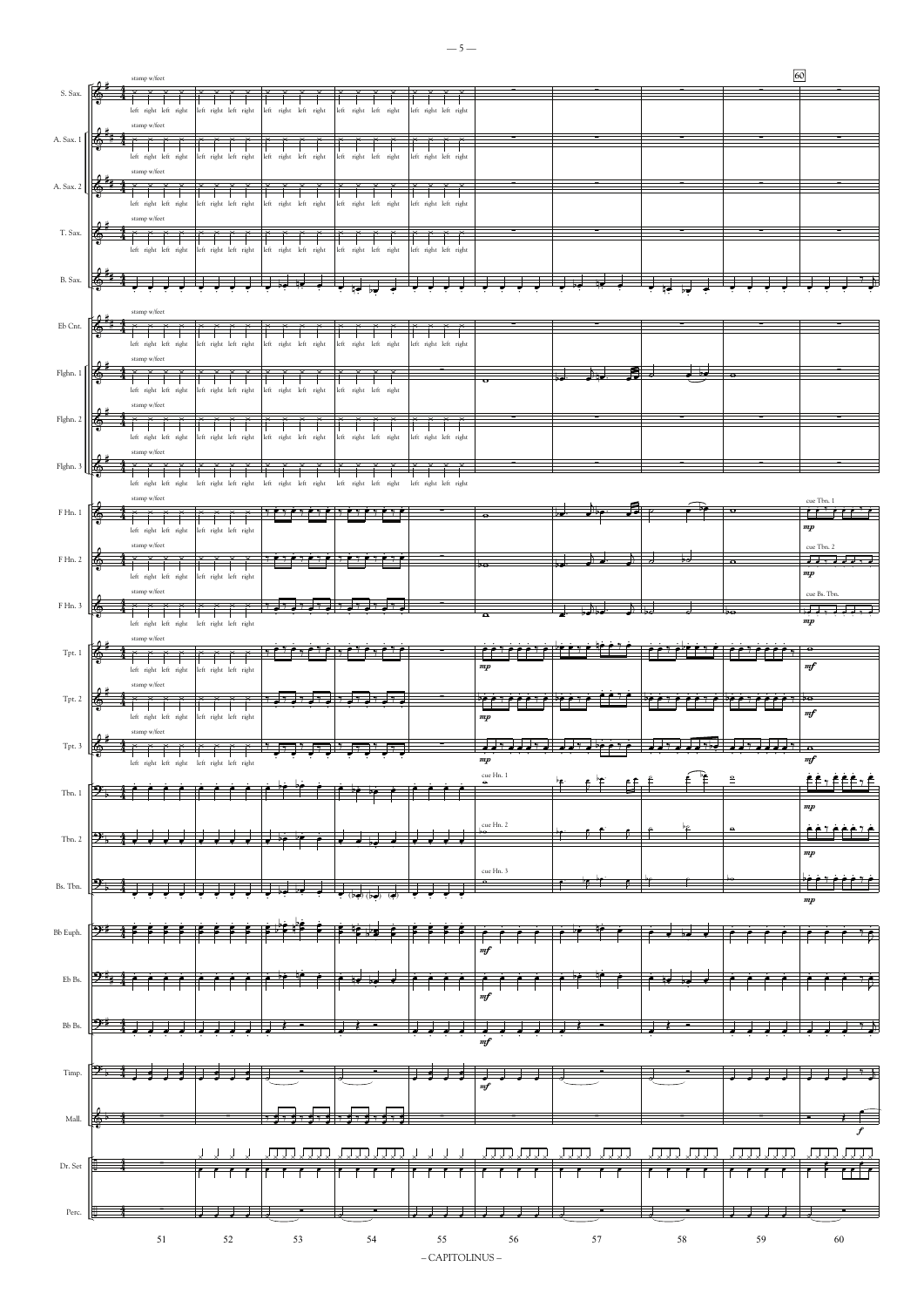

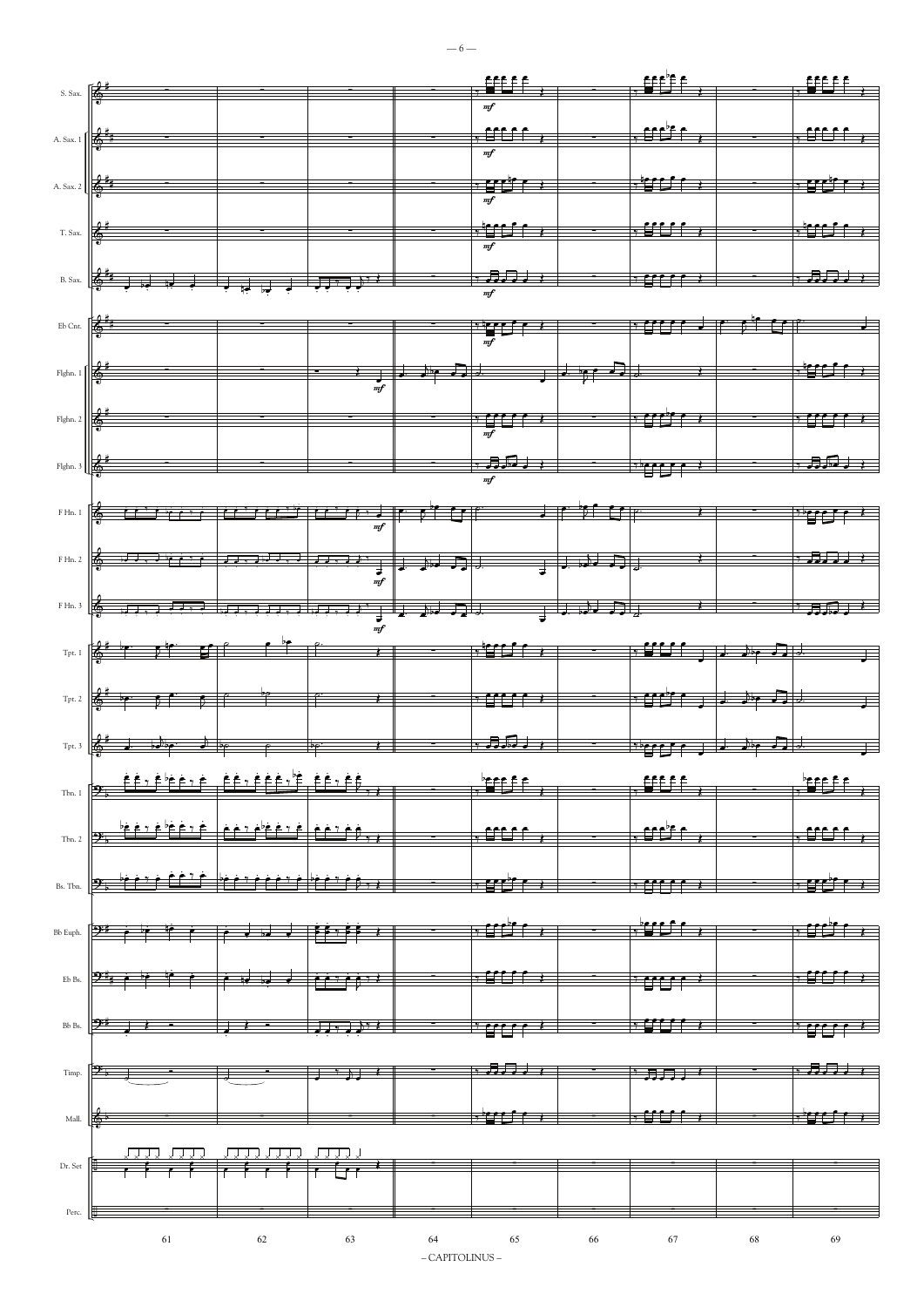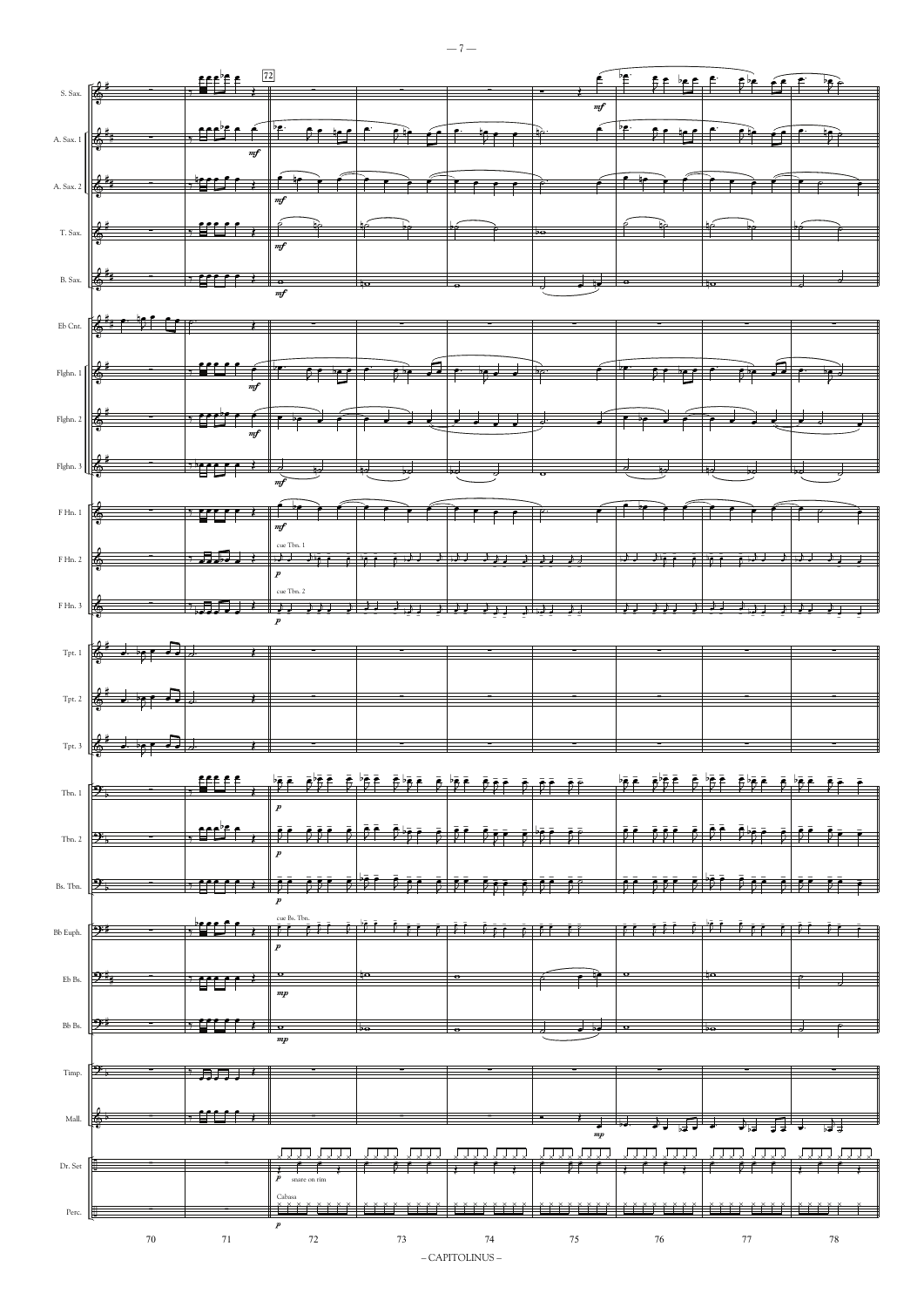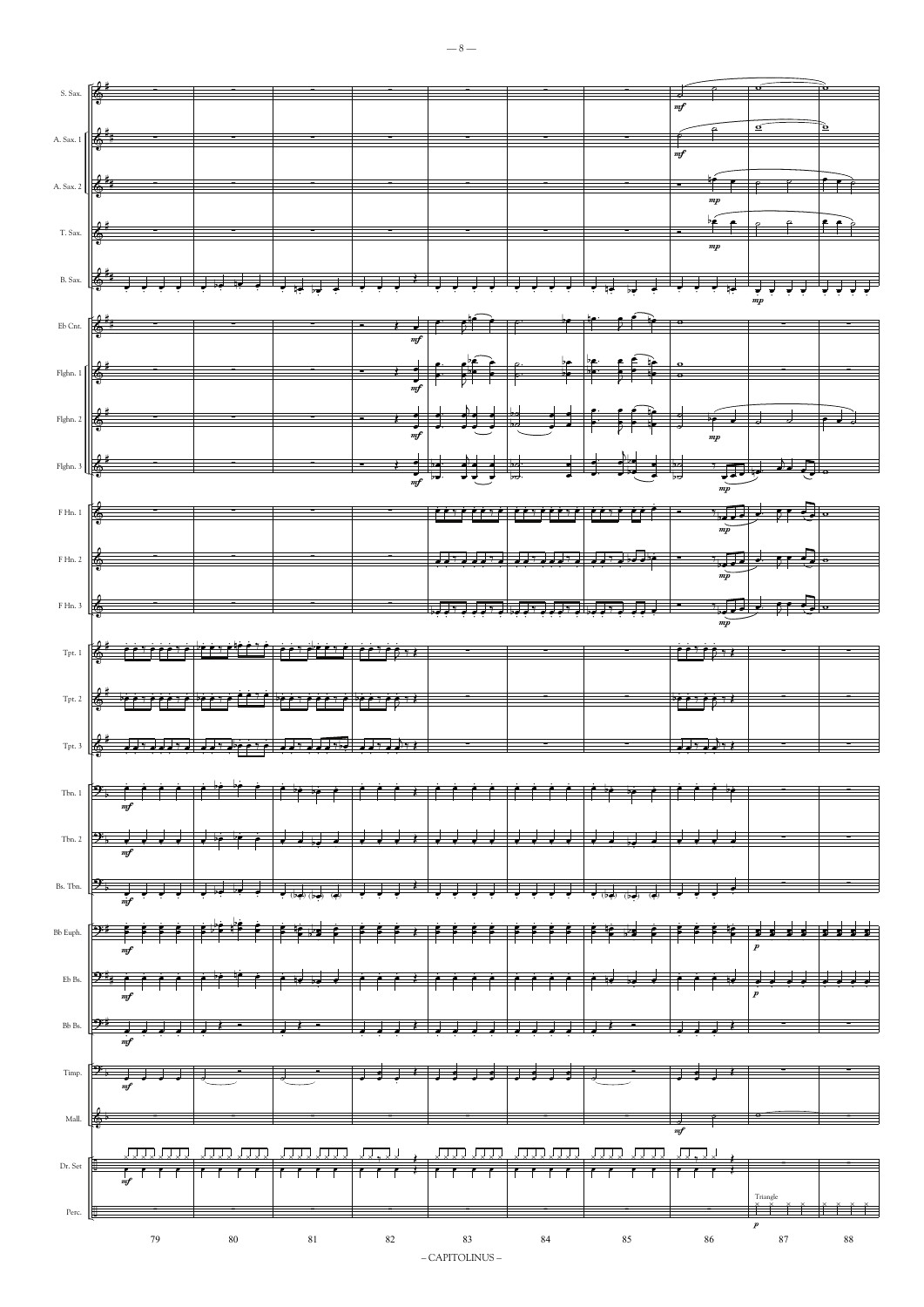

– CAPITOLINUS –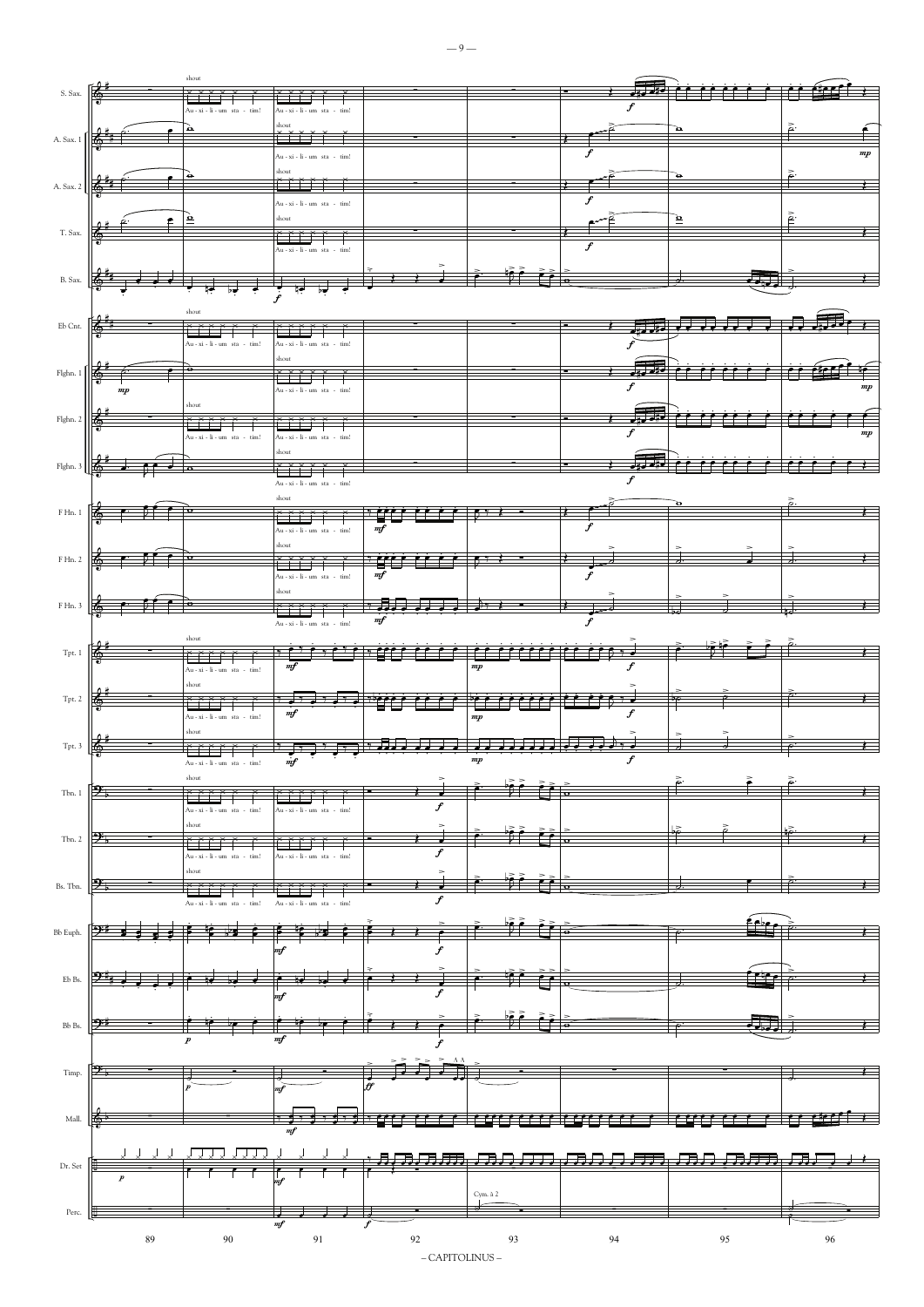

 $-10-$